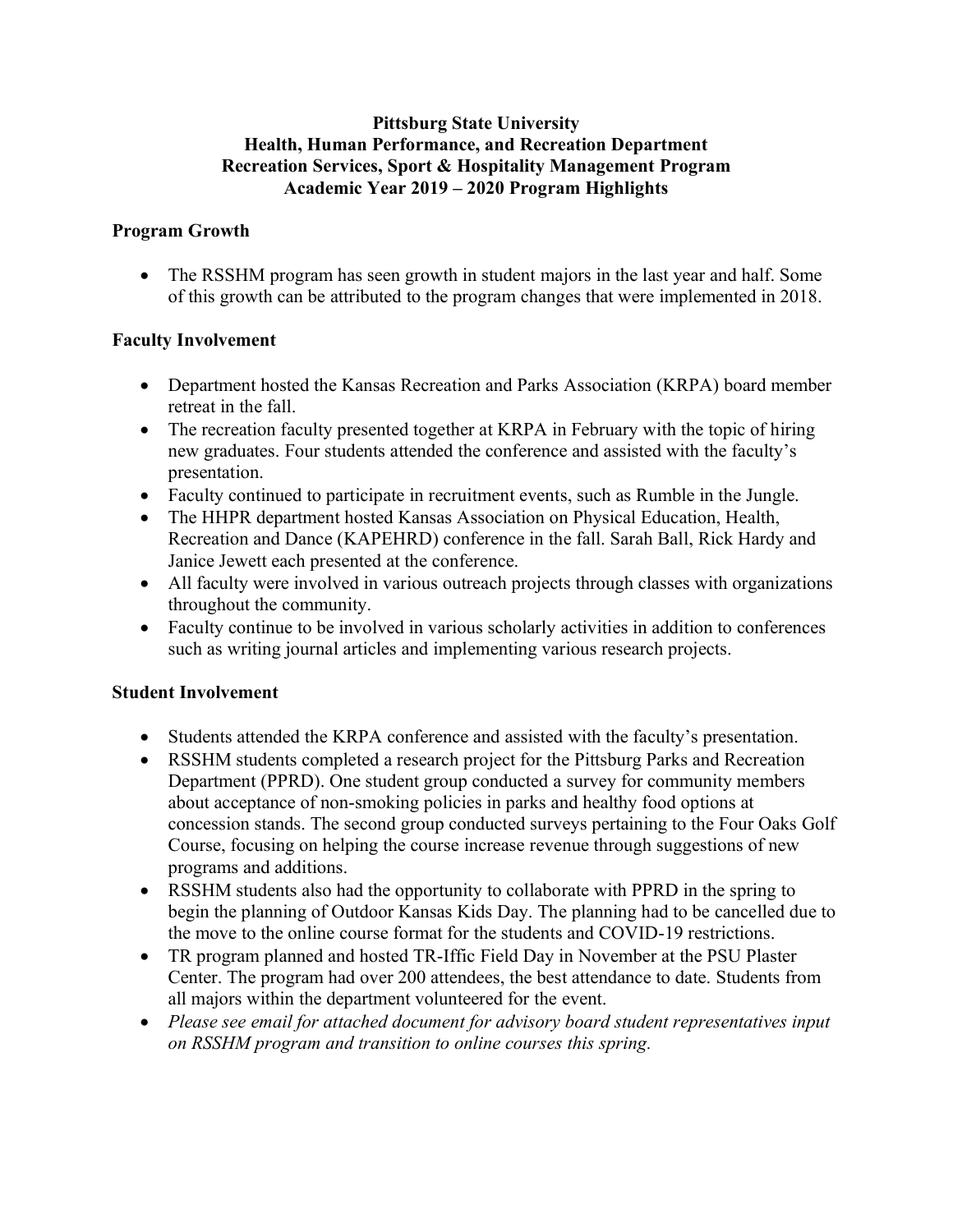## **Student Internships**

The following are locations student internships were completed during Summer & Fall 2019 & Spring 2020.

- Freeman Hospital, Joplin, MO Psychiatric Unit
- Pittsburg State University Plaster Center
- The Ozone Osawatomie KS
- Easterseals of Georgia, Columbus, GA
- Kids TLC Overland Park, KS
- Fayetteville Veterans Hospital, Fayetteville, KS
- Leavenworth Veterans Hospital, Leavenworth, KS
- Madonna Rehabilitation Hospital, Lincoln, NE
- Fort Scott Recreation Commission, Fort Scott, KS
- Crawford County Mental Health, Pittsburg, KS
- Imagine! Out & About, Lafayette, CO
- Kansas City Parks and Recreation Department, Kansas City, MO
- Kids TLC, Overland Park, KS
- Junction City Brigade Baseball, Junction City, KS
- Cerner Corporation Fitness & Wellness, Kansas City, KS
- MWR Coast Guard, Kodiak, AK
- Ottawa Recreation Commission, Ottawa, KS
- Shangri-La Resort, Afton, OK
- *RSSHM students have been given the option for the summer of 2020 to complete an alternative internship, complete their internship in the fall, or complete a traditional internship in the summer with approval and discussions with the student and the agency supervisor. The traditional internship can be completed remotely, if agreed with the student, agency supervisor, and academic supervisor.*

### **Community & Worksite Wellness**

The Community and Worksite Wellness has implemented a new course titled Promoting Community and Worksite Wellness. This course has been approved to meet the PittState Pathways requirements and as an elective for the Public Health Minor. The class has been delivered face-to-face for the past two Fall semesters and will be delivered on-line this coming Fall.

The Community and Worksite Wellness courses have been involved in the following activities:

- Worked with the Crawford County Health Department on a program for single moms, new moms and pregnant moms during the Fall semester. This involved communicating thoughts and ideas on the event, designing and preparing a flyer to promote the event, and determining the logistics for the event.
- Visited and toured the Community Health Center of SEK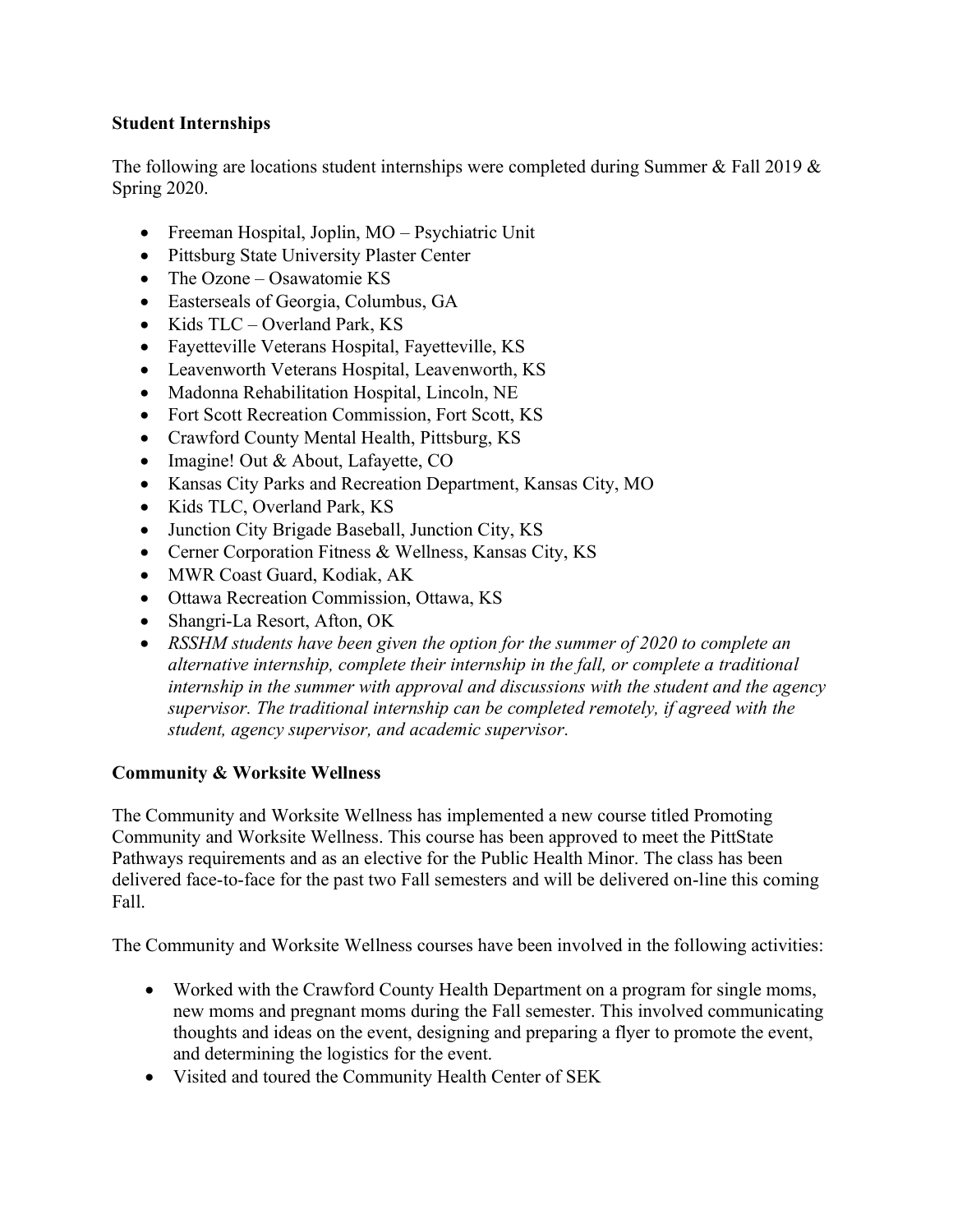- Observed the Biometric Screening on Campus and discussed the information obtained through the screenings as well as job opportunities with the company conducting the screenings.
- Heard a presentation and received materials on safety/wellness aspects at PSU from Mr. Jeff Stotts.
- Students in Community and Worksite Wellness and Dance observed, hosted a booth and presented at Parents University.
- Worked with Axe Library on ideas for movement in the library including advertising, promoting, equipment recommendations and more- all with the purpose of encouraging students to move every hour or more.
- Worked with Axe Library on Fitness Videos that could be used during Dead Week and Finals Week. This included meeting in the library, discussing options with the Resource Librarian, developing questions for an Instagram poll, and discussing best modes of exercise to be delivered.
- Guest Instructors have provided opportunities for the students in Group Fitness to see an effective style of leadership as well as key components of a group fitness class, in action. Ms. Regina Casner and Ms. Chelsey Powell-Davenport (both graduates of PSU) have offered their expertise in this capacity either through in-person class or via video.

### **Dance Minor/Dance Program**

Our Dance Appreciation students participated in the Pittsburg Christmas Parade by performing various dances in the parade. In addition, students in Dance Appreciation performed a flashmob dance at a home men's and women's basketball game.

The Dance Minor Program conducted three different auditions for the newly formed PSU Dance Research Symposium and Performance (replacing the Dance Showcase which had been offered the past four years). Ms. Abbey Sommerauer, Graduate Assistant in Dance, choreographed six dances for the performance. In addition, a total of approximately 20 students auditioned their own work in the form of solo and group dances for the performance. Costumes were researched and ordered. A tech rehearsal for this event was held in March at the Bicknell Family Center for the Arts. In addition, student research opportunities were recruited for the Research Symposium and a \$700 grant was received for these students to present their work in a poster presentation style. Although the event was canceled this year, the groundwork has been laid for this new format which will be presented next Spring. *Thank you*, *Janice Jewett, Community & Worksite Wellness; Dance Minor/Certificate* 

### **Hospitality Management**

This semester concludes the second year of PSU hospitality management emphasis and certificate programs. The first hospitality management student to complete their certificate program was in the fall 2019.

- There are currently 14 total students pursuing this emphasis  $(10)$  and certificate  $(4)$ .
- Hospitality management students have been completing practicums with various agencies including but not limited to PSU organizations and departments (Bicknell Center, PSU Foundation, Campus Activities, etc.), hotels, and event venues.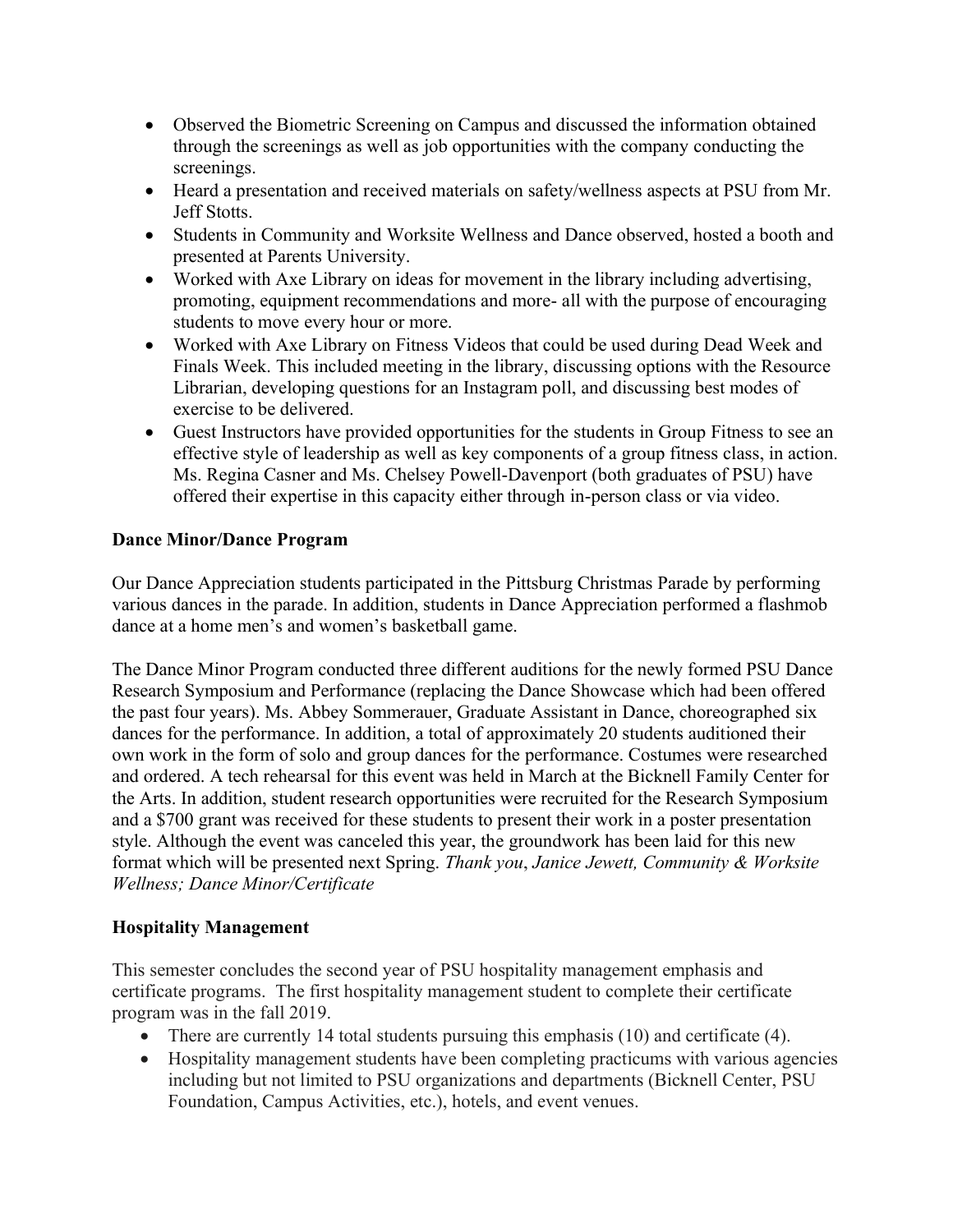- Hospitality management courses continue to have substantial class sizes: Fall 2019 (REC  $400 - 22$  students and REC  $404 - 18$  students) Spring 2020 (REC  $402 - 15$  students and REC  $410 - 22$  students).
- With all hospitality management courses being online, spring 2020 COVID-19 responses and their impact to courses has been limited in this program.
- COVID-19 responses has impacted some of our practicum students completing hours at agencies, course modifications were made to allow students the ability to complete the course. *Thank you! Sarah Ball, Hospitality Management*

# **Recreation and Sport Management**

We started August 2019 with 74 students in the Recreation Sport Management emphasis, which was up from 58 at the end of the spring of 2019. At the end of the academic year May 2020 we have held steady at 75 students in the emphasis.

Fall of 2019 we started teaching the REC 426 Law of the Professions class. Before the Coronavirus hit this spring the REC 435 Facility Design and Operations class was scheduled to visit both the Worlds of Fun amusement park and the Kansas Speedway. This experience would have been the first-time getting a behind the scenes tour and Q and A with the operations, management, and marketing staffs at Worlds of Fun.

We continue to look for new students, new experiences for our students, and new and exciting partners for internships. *Rick Hardy, Ph.D., Recreation and Sport Management Emphasis Advisor / Master Advisor*

### **Therapeutic Recreation**

Therapeutic Recreation students and courses have been involved in the following activities:

- TR students created and implemented various therapeutic interventions for consumers at New Hope Services, residents of Gran Villas Assisted Living, and residents of Highland Meadows. Prior to COVID-19, students were in preparations to plan and provide interventions for the Learning Center in Girard and a Special Education class at George Nettles Elementary School.
- Two TR students, Kerestin Beaty and Libby VanRheen, were recruited to be student researchers on Dr. Covert Miller's research project, Assessing Fitness Levels of Adults 50 and Over in Southeast Kansas. Training took place in fall 2019. The spring semester three assessments were able to be completed with test subjects before the COVID-19 restrictions came in to place. It is hoped this research will be able to be continued in the future.
- Prior to COVID-19, students in the Adapted PE course were meeting with Special Olympics athletes weekly to lead and participate in a Unified Fitness program. Dr. Covert Miller also started a research project within this course examining the health effects of unified fitness with Special Olympics athletes. This research has been postponed due to COVID-19 restrictions. It is hoped this research will be able to be continued in the future.